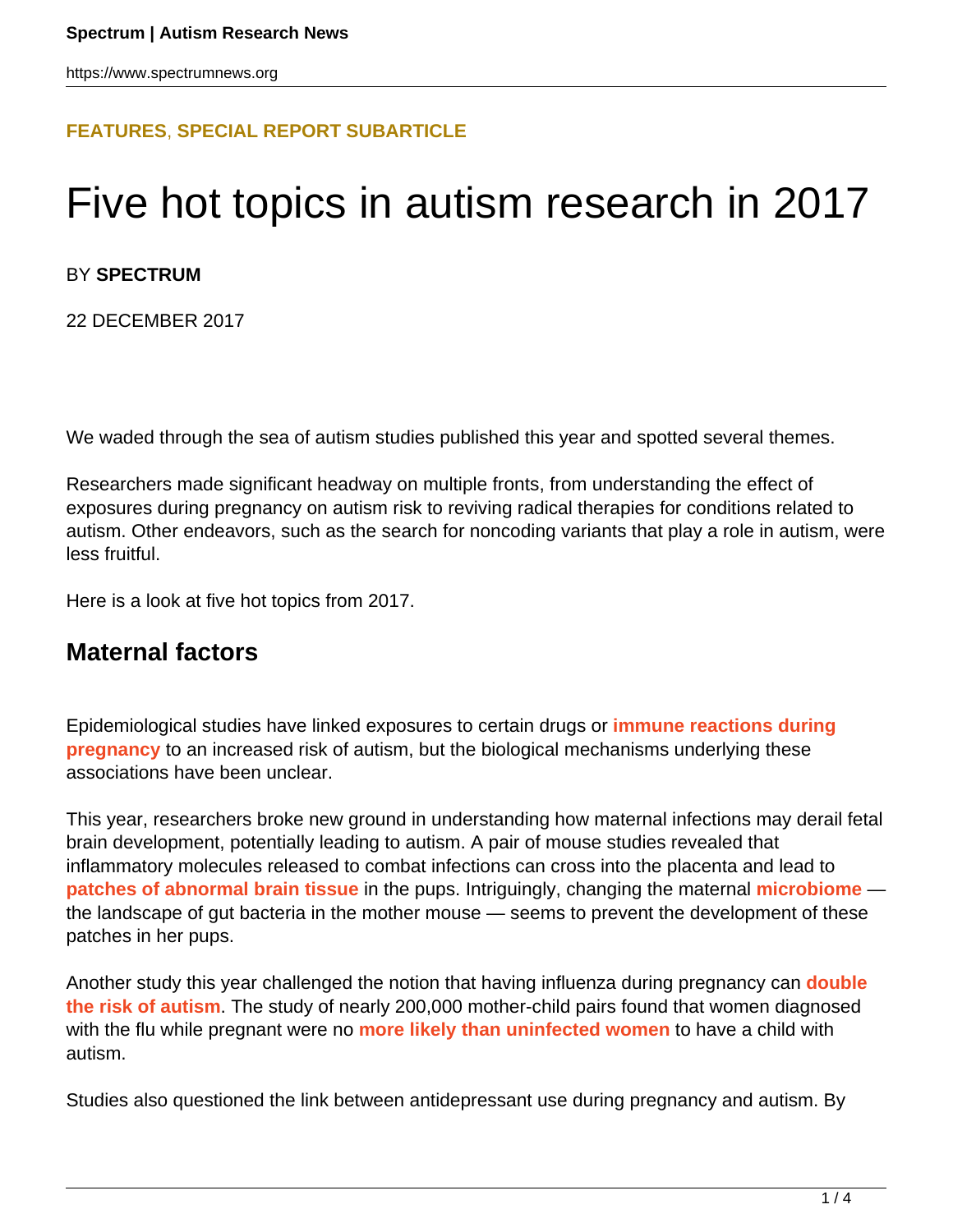examining the use of antidepressants before, during and after pregnancy in thousands of women, the studies suggested that the mother's **[depression, not its treatment](https://www.spectrumnews.org/news/trio-studies-cast-doubt-link-autism-antidepressants/)**, is to blame for the increase in autism risk. Even if antidepressant use during pregnancy does have some effect, the researchers concluded, **[the risk is small](https://www.spectrumnews.org/news/studies-send-mixed-messages-antidepressants-link-autism/)** and must be considered alongside the potential harm from untreated depression.

# **Early signs**

Most behavioral features of autism aren't apparent in the first year of life, so many teams are looking for subtle **[biomarkers](https://www.spectrumnews.org/wiki/biomarkers/)** of brain and behavior that emerge in infancy.

Several studies this year revealed atypical patterns of brain growth, activity and connectivity in infants later diagnosed with autism. In February, one study found that children with autism show **[rapid brain growth](https://www.spectrumnews.org/news/rapid-brain-growth-in-infancy-may-signal-autism/)** in the first year of life, and those with the fastest brain growth have the most severe autism features at age 2. A study in June then reported that **[patterns of brain activity](https://www.spectrumnews.org/news/brain-scans-may-forecast-autism-high-risk-infants/)** in 6-month-old babies can accurately predict which ones will later be diagnosed with autism. And a study in August found that children diagnosed with autism show **[atypical connections between](https://www.spectrumnews.org/news/weak-wiring-infant-brains-augurs-severe-autism-features/) [brain regions](https://www.spectrumnews.org/news/weak-wiring-infant-brains-augurs-severe-autism-features/)** in the first year of life.

One team used **[eye-tracking](https://www.spectrumnews.org/wiki/eye-tracking)** technology to confirm that children with autism look at different aspects of a video of social interactions than do typical children. The work also revealed that **[gaze](https://www.spectrumnews.org/news/genetics-guides-gaze-social-interactions-study-finds/) [patterns are rooted in genetics](https://www.spectrumnews.org/news/genetics-guides-gaze-social-interactions-study-finds/)**, and may serve as an early marker of autism.

Detecting autism early means that children with the condition can receive therapy sooner; early treatment is known to be important for the best outcome. In another study published this year, researchers found that brain scans can **[predict a child's response](https://www.spectrumnews.org/news/brain-scans-may-forecast-effectiveness-autism-treatment/)** to a behavioral treatment for autism called pivotal response training.

# **Gene therapy**

For the past two decades, the promise of gene therapy has largely been overshadowed by the risks. But the approach is making a comeback.

This year, several animal studies highlighted gene therapy's potential for reversing features of autism-related conditions, such as Rett syndrome. One team of researchers used a virus to deliver the Rett syndrome gene **[MECP2](https://gene.sfari.org/database/human-gene/Mecp2)** into **[mice and monkeys](https://www.spectrumnews.org/news/scientists-move-closer-gene-therapy-rett-syndrome/)**, easing features of the syndrome and improving the mice's survival. Another team delivered a fragment of the gene, and found that this eases Rett-like features in adult mice. This '**[mini-gene therapy](https://www.spectrumnews.org/news/mini-gene-therapy-relieves-features-rett-syndrome-mice/)**' approach raises the possibility of treating the condition beyond childhood, and may sidestep problems associated with having too much MECP2.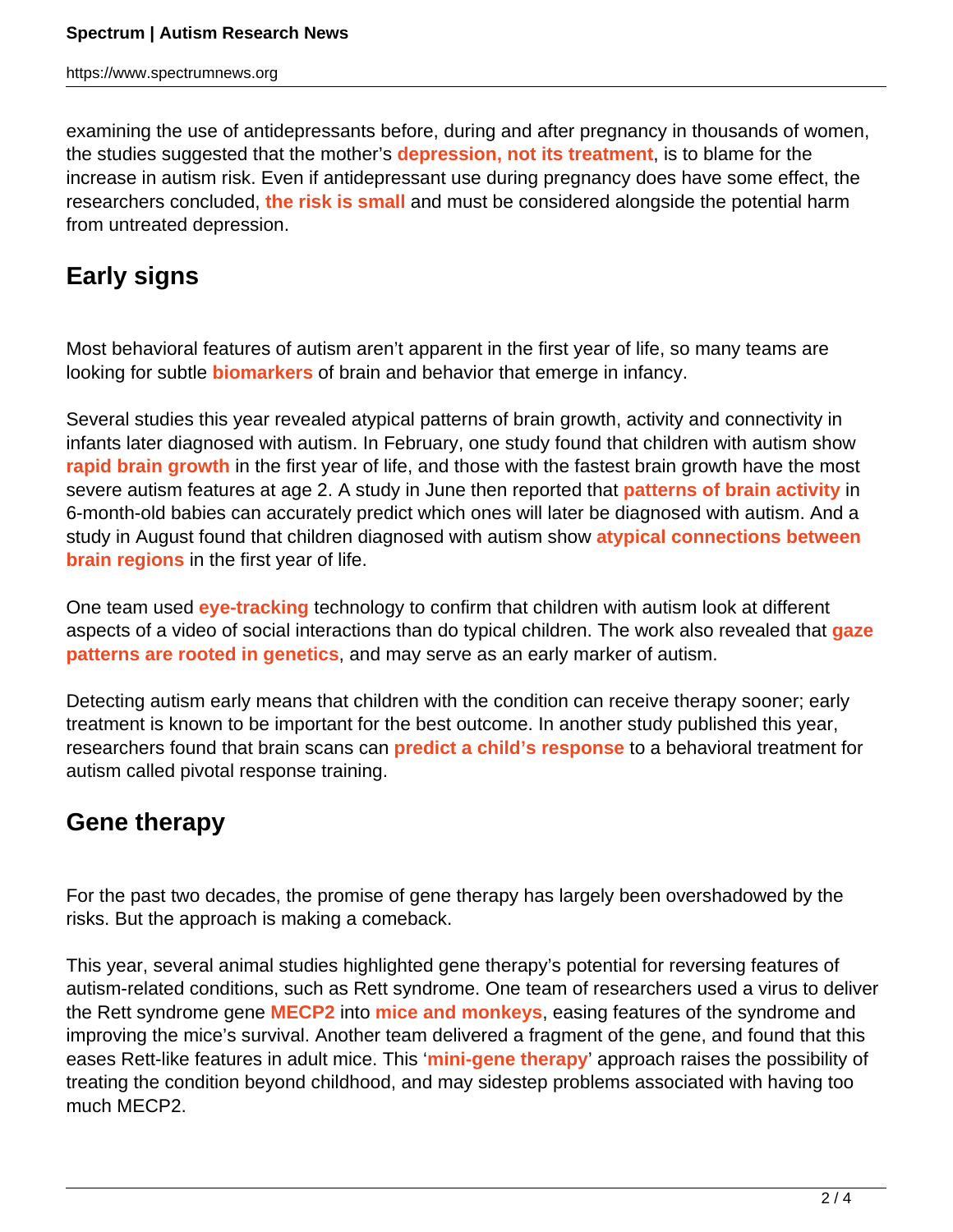Animal studies may seem far removed treating conditions in people, but clinical trials of gene therapy are also forging ahead. One trial found that gene therapy can prolong the survival of children with **[spinal muscular atrophy](https://www.ncbi.nlm.nih.gov/pubmed/29091557)**, a genetic condition characterized by a loss of neurons that control movement.

# **Noncoding variants**

Researchers have long suspected that mutations in genomic regions that **[don't code for genes](https://www.spectrumnews.org/news/genomes-dark-side-steps-into-spotlight-of-autism-research/)** contribute to autism. But identifying these mutations and understanding their effects is no easy feat.

This year, researchers gained access to an unprecedented number of **[whole-genome sequences](https://www.spectrumnews.org/news/toolbox/whole-genomes-may-power-search-autism-risk-factors/)** from people with autism. The noncoding genome is vast, so different groups are **[taking different](https://www.spectrumnews.org/opinion/viewpoint/whole-genomes-may-hold-clues-autism-patience-key/) [tacks](https://www.spectrumnews.org/opinion/viewpoint/whole-genomes-may-hold-clues-autism-patience-key/)** in the search for variants linked to autism.

One group found that children with autism have more rare, spontaneous mutations in regions of the genome that **[regulate gene expression](https://www.spectrumnews.org/news/toolbox/whole-genomes-may-power-search-autism-risk-factors/)** than do typical children. But two other groups posted conflicting findings to the preprint server bioRxiv: One found **[no role](https://www.biorxiv.org/content/early/2017/04/13/127043)** for mutations in regulatory regions in autism; the other implicated only **[inherited variants](https://www.biorxiv.org/content/early/2017/04/27/102327)**.

An analysis of whole-genome sequences from **[more than 5,000 people](https://www.spectrumnews.org/news/sequencing-thousands-of-whole-genomes-yields-new-autism-genes/)** uncovered some noncoding mutations in people with autism that are absent in controls. It also revealed mutations in genes that went undetected in studies scouring only coding regions of the genome.

The search for noncoding variants featured heavily in our **[special report on autism genetics](https://www.spectrumnews.org/features/special-reports/the-genetics-of-autism/)** this year. With more whole-genome sequences on the way, this field will be one to watch in 2018.

# **Mosaic mutations**

Some mutations affect only a subset of the body's cells. A pair of studies this year suggest these so-called '**[mosaic mutations](https://www.spectrumnews.org/features/webinars/journal-club-mosaic-mutations-autism/)**' play a bigger role in autism than previously thought. A study published in July found that about **[8 percent of spontaneous mutations](https://www.spectrumnews.org/news/large-study-shines-spotlight-mosaic-mutations-autism/)** seen in people with autism are mosaic. Another study, published in September, estimated that mosaic mutations contribute to autism in roughly **[4 percent](https://www.spectrumnews.org/news/sizeable-fraction-autism-risk-traced-mosaic-mutations/)** of people with the condition. The findings were so exciting that both studies made our list of the year's most notable papers.

What's more, researchers reported in October that more than 5 percent of supposedly spontaneous mutations seen in people with autism were in fact **[inherited from parents who are](https://www.spectrumnews.org/news/mosaic-mutations-sperm-point-increased-autism-risk/) [mosaic](https://www.spectrumnews.org/news/mosaic-mutations-sperm-point-increased-autism-risk/)** for the mutations.